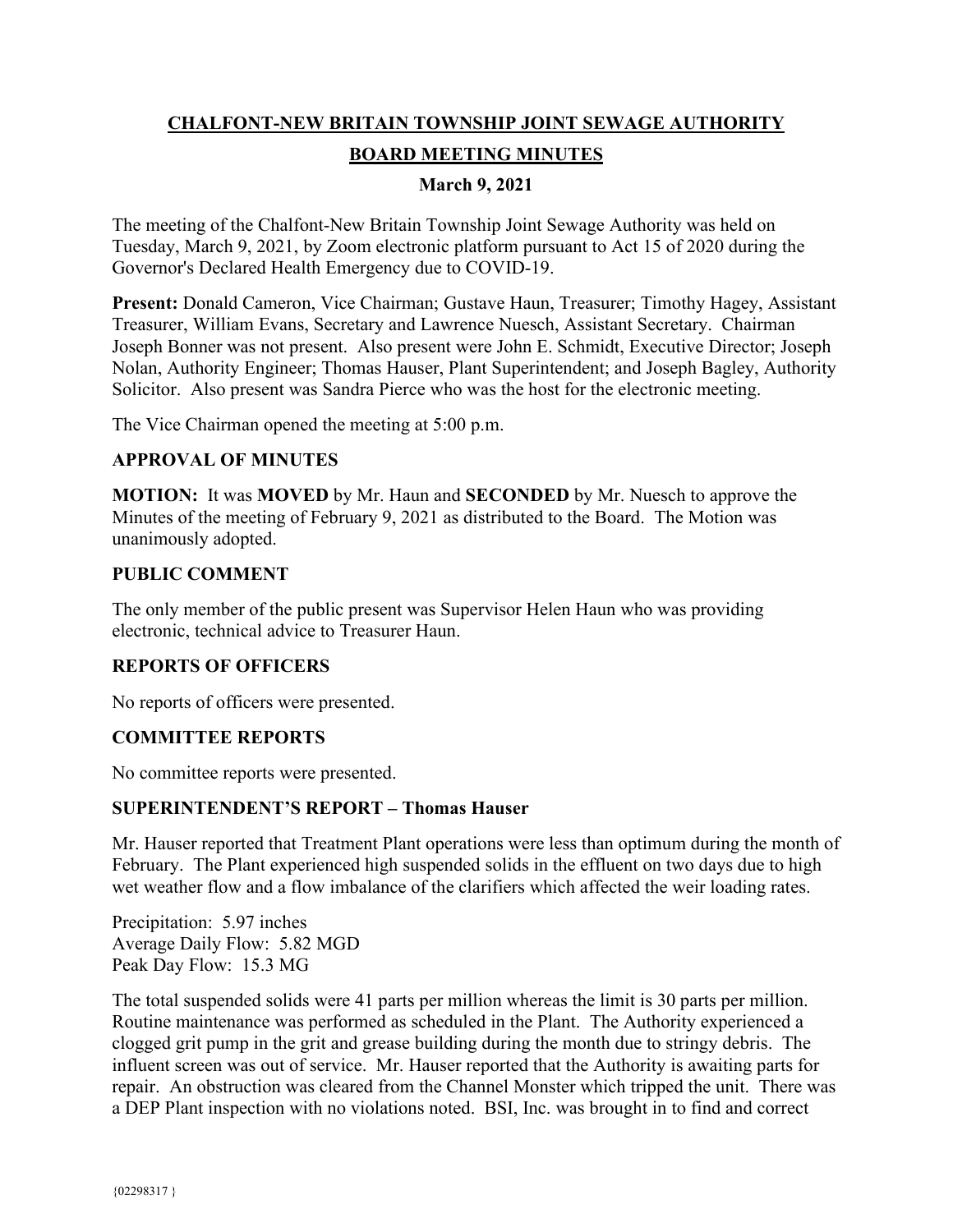DAFT No. 2 control signals problems. 540 cubic yards of biosolids were hauled to the biosolids sludge disposal facility because snow cover prevented land application.

In the collection system, routine pump station maintenance was performed. Fleet maintenance on all Plant vehicles occurred. The deduct and consumption meter list was read. Snow clearing at the Plant was performed. The Vactor truck was used to clear various sewer lines.

A Board member asked a question on how precipitation was calculated in terms of snowfall. Mr. Hauser stated that snowfall is collected in the rain gauge and melted down by bringing indoors. There was a discussion about this method and Mr. Nolan recommended that the current method of using a localized rain gauge be continued.

An additional question was asked about the Channel Monster reversing when it is jammed up. Mr. Hauser stated that the Channel Monster does indeed reverse when it is jammed but it only reverses for a short time before it tries to go forward again. Mr. Hauser also discussed the debris caught in the Channel Monster which tripped it. There was an additional question from the Board as to whether an alarm is activated when the Channel Monster jams. Mr. Hauser confirmed that an alarm is activated when the device jams.

# **EXECUTIVE DIRECTOR'S REPORT**

Mr. Schmidt reported on and recommended the adoption of three (3) capacity approval forms for 118 Curly Mill Road, 179 Curly Mill Road and 63 Peace Valley Road. These connections are part of the sewer extension to the Mill Ridge Subdivision. Letters were sent out to local residents informing them that they could connect to the extended sewer system. In response to a question, Mr. Schmidt reported that all three (3) are single-family dwellings.

**MOTION:** It was **MOVED** by Mr. Hagey and **SECONDED** by Mr. Nuesch to approve the three (3) capacity approval forms for two (2) lots on Curly Mill Road and 63 Peace Valley Road. The Motion was unanimously adopted.

Mr. Schmidt next presented the 9-month Budget and reviewed same. In terms of the Pandemic, customers do not seem to have been impacted in terms of paying their bills on a large scale because revenues are at 77% over the 9-month period. Expenses are at 72% for the year thus far. Maintenance expenses are high because of the recent aerator repair work. Mr. Schmidt reported that the budget will be pegged higher next year to account for such maintenance expenses. Everything else is falling in line for close of the Year.

A question was asked by the Board as to whether all maintenance items are complete for aerators. Mr. Hauser reported that a third shaft still needs some bearing replacements. Steel has been ordered and some crane work will be necessary for the replacement. The major aerator expenses, however, have been paid for by now.

Another question was asked by the Board about the dryer feed belt. Mr. Schmidt responded that he is still working on seeking to have the manufacturer pay for the costs or some part of the costs for the belt adjustment. Mr. Schmidt also reported that the belt has been working okay since it was adjusted.

Mr. Schmidt noted an error in Fund 2 of the 9 month Budget with regard to two (2) expense items. Such errors will be corrected.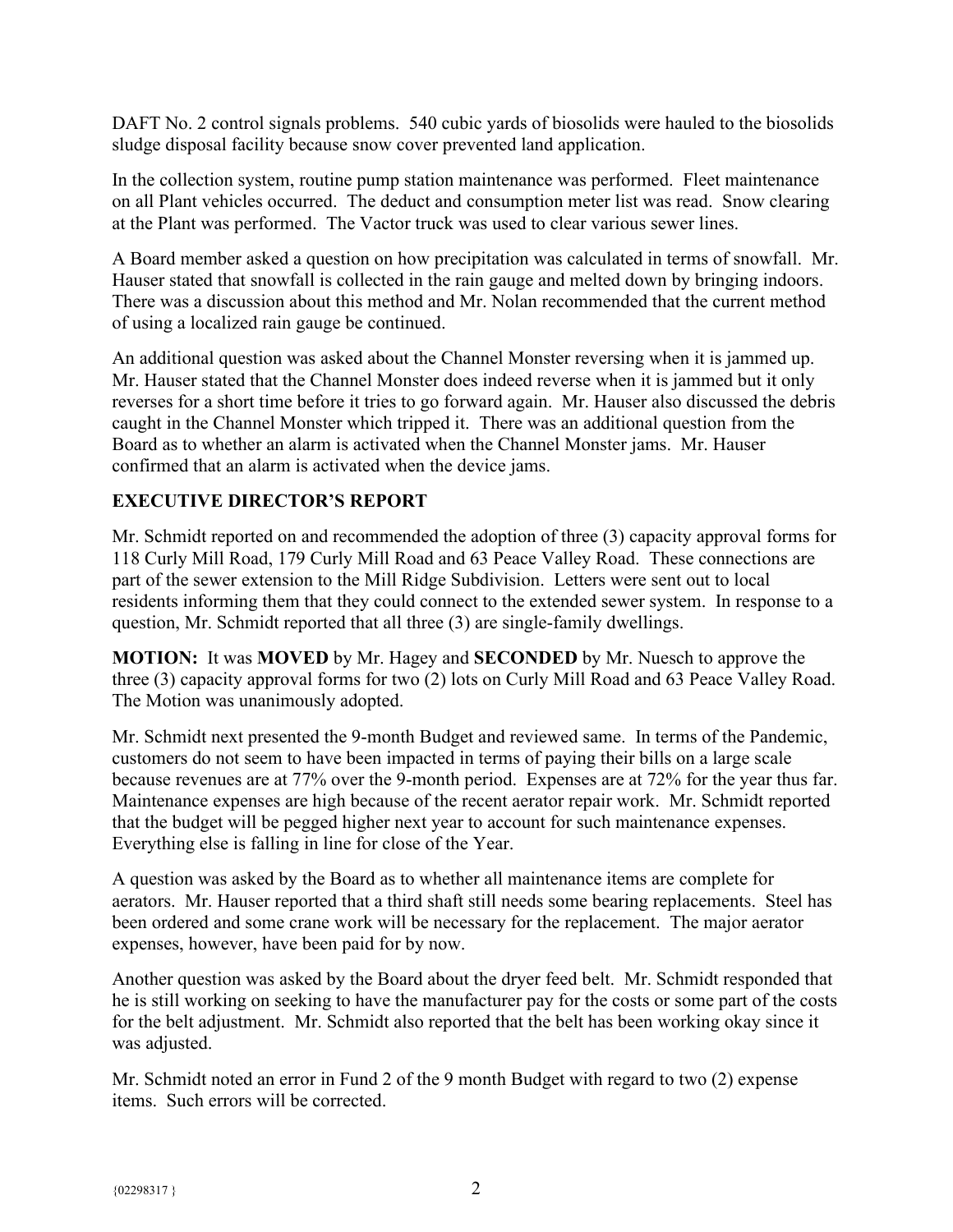Mr. Schmidt noted that tapping fee revenues were up for the year.

A question was asked from the Board about existing capacity in the Plant for the Township and Borough. Mr. Schmidt, and also Mr. Nolan, responded that a theoretical number of EDUs is set forth in the Act 537 Plans of the municipalities. Mr. Schmidt responded that there are probably still "several hundred" remaining. The Authority's Chapter 94 Report projects capacity for the next five (5) years, but that that capacity rises and falls periodically.

Mr. Schmidt noted that Allison Oldfield has reached the milestone of being employed by the Authority for 15 years. Mr. Evin Kimbel reaches his 1-year period of employment next week.

Mr. Schmidt noted that Treasurer Haun was in the office today to sign checks, and that Vice Chairman Cameron has volunteered to sign checks on Wednesday.

# **ENGINEER'S REPORT – Joseph Nolan, P.E.**

Mr. Nolan reported on the Pump Station No. 4 Relocation Project. CKS has prepared an Act 537 Sewage Facilities Plan "Special Study" required by DEP for the Project. The Special Study proposes to relocate and construct a new Pumping Station No. 4 as well as additional sewer lines while the original sewer service area will remain essentially unchanged. Copies have been submitted to New Britain Township and Bucks County for comment. Mr. Nolan reported that once comments are received, the Authority can submit the application for a Part Two Permit (Construction) with DEP.

Mr. Nolan noted that Requisition No. 219 for Capital Expenditures has no dollar amount.

Requisition No. 262 for Capital Improvements is in the amount of \$2,473.00 representing design work on the Pump Station No. 4 Relocation Project.

**MOTION:** It was **MOVED** by Mr. Haun and **SECONDED** by Mr. Evans to approve Requisition No. 262 for design work on the Pump Station No. 4 Relocation Project in the amount of \$2,473.00. The Motion was unanimously adopted.

# **SOLICITOR'S REPORT – Joseph M. Bagley, Esquire**

Mr. Bagley reported on a Deed of Dedication and a Bill of Sale accepting dedication of Lot 30 (Pump Station lot) at the New Britain Woods Subdivision, along with easements and the public sewer system installed by the developer to the Authority. New Britain Woods is located at Barclay Road and Township Line Road and consists of 29 single-family dwellings.

**MOTION:** It was **MOVED** by Mr. Haun and **SECONDED** by Mr. Hagey to accept the Deed of Dedication and Bill of Sale for Lot 30, the associated easements and the public sewer system. The Motion was unanimously adopted.

# **TREASURER'S REPORT –** Gustave Haun

Mr. Haun reviewed the General Operating Expenses for the month of \$226,106.23. He referred to the previously-approved Requisition No. 262 and Fund 3 payments towards the loan of \$73,304.25 making the total expenditures for the month \$313,550.48 and he moved to approve such expenditures.